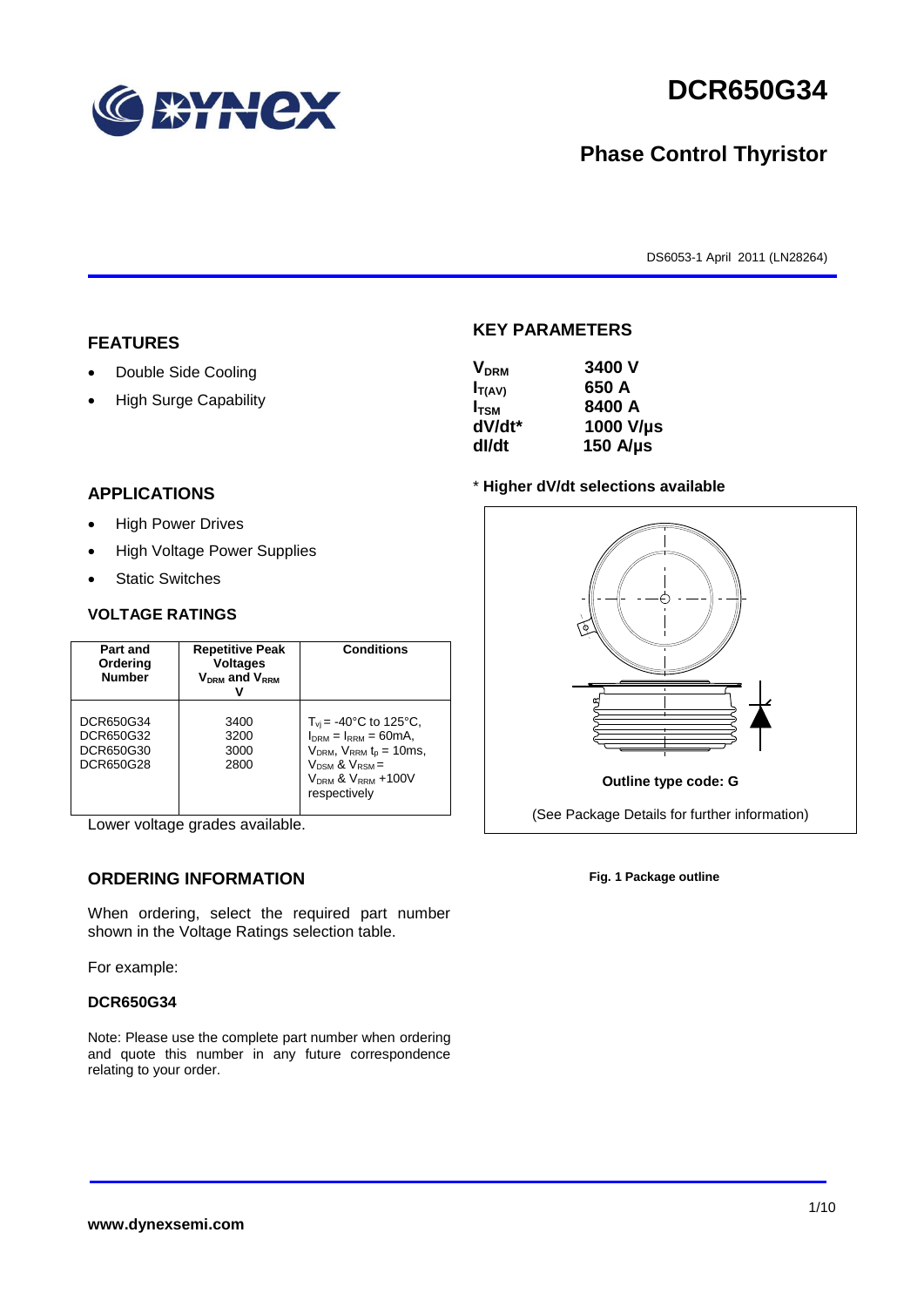

### **CURRENT RATINGS**

**Tcase = 60°C unless stated otherwise**

| Symbol              | <b>Parameter</b>                     | <b>Test Conditions</b>   |      | <b>Units</b> |  |
|---------------------|--------------------------------------|--------------------------|------|--------------|--|
| Double Side Cooled  |                                      |                          |      |              |  |
| $I_{T(AV)}$         | Mean on-state current                | Half wave resistive load | 650  | A            |  |
| I <sub>T(RMS)</sub> | <b>RMS</b> value                     | -                        | 1020 | A            |  |
| Iт                  | Continuous (direct) on-state current | $\overline{\phantom{0}}$ | 920  | Α            |  |

#### **SURGE RATINGS**

| Symbol       | <b>Parameter</b>                        | <b>Test Conditions</b>                            | Max.  | <b>Units</b>      |
|--------------|-----------------------------------------|---------------------------------------------------|-------|-------------------|
| <b>I</b> TSM | Surge (non-repetitive) on-state current | 10ms half sine, $T_{\text{case}} = 125^{\circ}$ C | 8.4   | kA                |
| $l^2t$       | I <sup>'</sup> t for fusing             | $V_R = 0$                                         | 0.353 | MA <sup>2</sup> s |

#### **THERMAL AND MECHANICAL RATINGS**

| Symbol           | <b>Parameter</b>                      | <b>Test Conditions</b>                      |    | Min.                     | Max.  | <b>Units</b> |
|------------------|---------------------------------------|---------------------------------------------|----|--------------------------|-------|--------------|
| $R_{th(j-c)}$    | Thermal resistance – junction to case | Double side cooled                          | DC |                          | 0.035 | °C/W         |
| $R_{th(c-h)}$    | Thermal resistance – case to heatsink | Double side cooled                          | DC |                          | 0.008 | °C/W         |
| $T_{\nu j}$      | Virtual junction temperature          | Blocking V <sub>DRM</sub> / <sub>VRRM</sub> |    | $\overline{\phantom{0}}$ | 125   | °C           |
| $T_{\text{stg}}$ | Storage temperature range             |                                             |    | -40                      | 140   | °C           |
| $F_m$            | Clamping force                        |                                             |    | 12                       | 18    | kN           |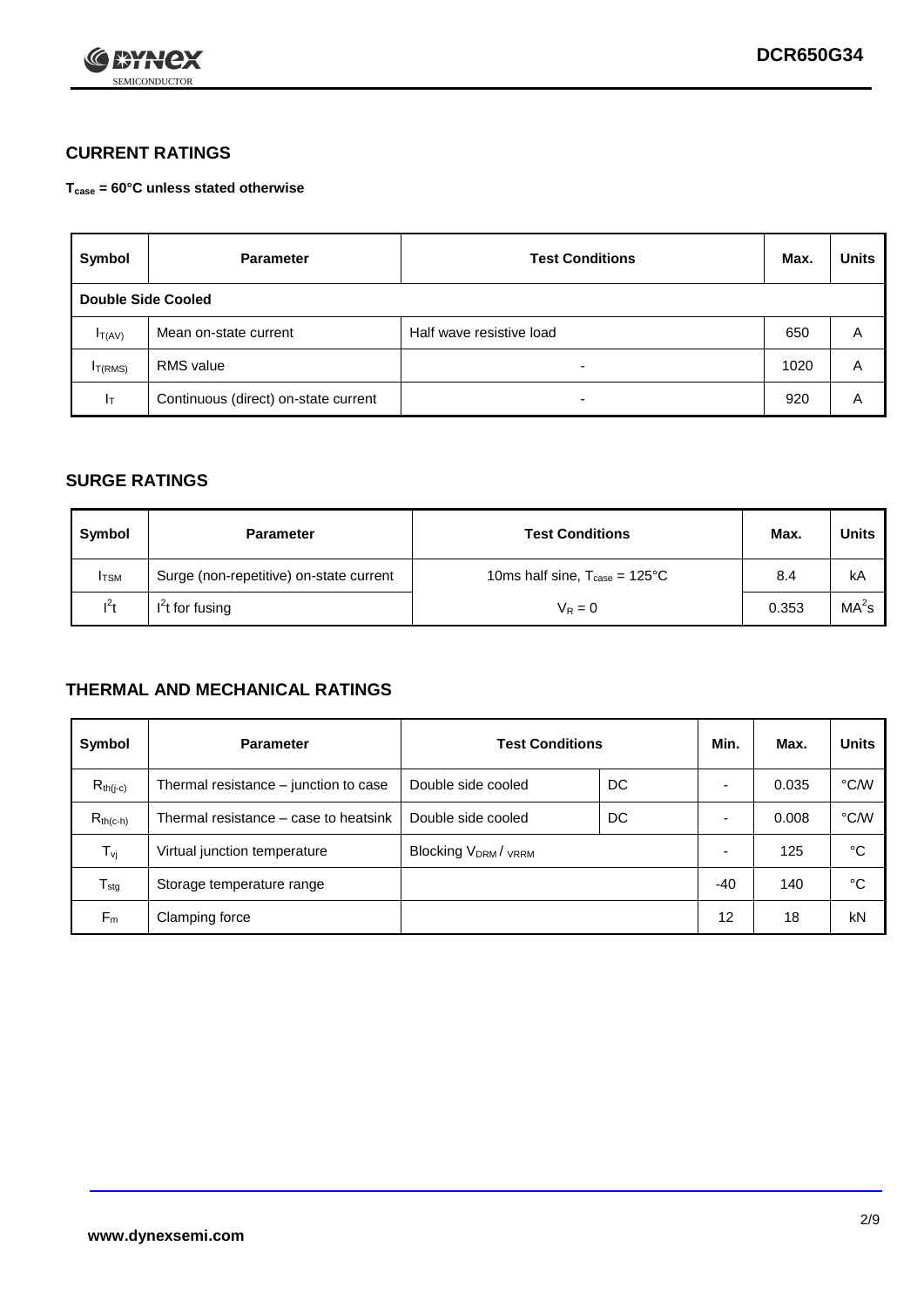

## **DYNAMIC CHARACTERISTICS**

| <b>Symbol</b>     | <b>Parameter</b>                              | <b>Test Conditions</b>                                                |                                                      | Min.                     | Max.                     | <b>Units</b> |
|-------------------|-----------------------------------------------|-----------------------------------------------------------------------|------------------------------------------------------|--------------------------|--------------------------|--------------|
| <b>IRRM</b> /IDRM | Peak reverse and off-state current            | At $V_{RRM}/V_{DRM}$ , $T_{case} = 125^{\circ}C$                      |                                                      |                          | 60                       | mA           |
| dV/dt             | Max. linear rate of rise of off-state voltage |                                                                       | To 67% $V_{DRM}$ , T <sub>i</sub> = 125°C, gate open |                          | $\overline{\phantom{a}}$ | $V/\mu s$    |
| dl/dt             | Rate of rise of on-state current              | From 67% V <sub>DRM</sub> to 1000A<br>Repetitive 50Hz                 |                                                      | $\overline{\phantom{a}}$ | 150                      | $A/\mu s$    |
|                   |                                               | Gate source 30V, 10 $\Omega$ ,                                        | Non-repetitive                                       | $\overline{\phantom{a}}$ | 1000                     | $A/\mu s$    |
|                   |                                               | $t_r$ < 0.5µs, $T_i$ = 125°C                                          |                                                      |                          |                          |              |
| $V_T$             | On-state voltage                              | $I_T = 1500A$ , $T_{case} = 125^{\circ}C$                             |                                                      |                          | 2.49                     | $\vee$       |
| $V_{T(TO)}$       | Threshold voltage                             | $T_{\text{case}} = 125^{\circ}C$                                      |                                                      |                          | 1.03                     | $\vee$       |
| $r_{\text{T}}$    | On-state slope resistance                     | $T_{\text{case}} = 125^{\circ}C$                                      |                                                      | $\blacksquare$           | 0.97                     | $m\Omega$    |
| $t_{\rm gd}$      | Delay time                                    | $V_D = 67\%$ V <sub>DRM</sub> , gate source 30V, 10 $\Omega$          |                                                      | $\overline{\phantom{a}}$ | 3.0                      | μs           |
|                   |                                               | $t_r = 0.5 \mu s$ , T <sub>i</sub> = 25°C                             |                                                      |                          |                          |              |
| $t_q$             | Turn-off time                                 | $T_i$ = 125°C, $V_R$ = 100V, dl/dt = 10A/µs,                          |                                                      |                          | 600                      | μs           |
|                   |                                               | $dV_{DR}/dt = 20V/\mu s$ linear to 67% $V_{DRM}$                      |                                                      |                          |                          |              |
| $Q_{\rm S}$       | Stored charge                                 | $I_T = 1000A$ , tp = 1000us, $T_i = 125$ °C,<br>$dl/dt = 10A/\mu s$ , |                                                      |                          | 2700                     | μC           |
| $I_{RR}$          | Reverse recovery current                      |                                                                       |                                                      | $\overline{\phantom{a}}$ | 130                      | A            |
| IL.               | Latching current                              | $T_i = 25^{\circ}C,$                                                  |                                                      | $\overline{\phantom{a}}$ | $\mathbf{1}$             | Α            |
| Iн                | Holding current                               | $T_i = 25^{\circ}C,$                                                  |                                                      |                          | 200                      | mA           |

### **GATE TRIGGER CHARACTERISTICS AND RATINGS**

| Symbol          | <b>Parameter</b>         | <b>Test Conditions</b>                       | Max. | <b>Units</b> |
|-----------------|--------------------------|----------------------------------------------|------|--------------|
| $V_{GT}$        | Gate trigger voltage     | $V_{DRM}$ = 5V, $T_{case}$ = 25°C            | 3    | V            |
| V <sub>GD</sub> | Gate non-trigger voltage | At 40% $V_{DRM}$ , $T_{case} = 125^{\circ}C$ | TBD  | V            |
| IGТ             | Gate trigger current     | $V_{DRM}$ = 5V, $T_{case}$ = 25°C            | 300  | mA           |
| lgp             | Gate non-trigger current | At 40% $V_{DRM}$ , $T_{case} = 125^{\circ}C$ | TBD  | mA           |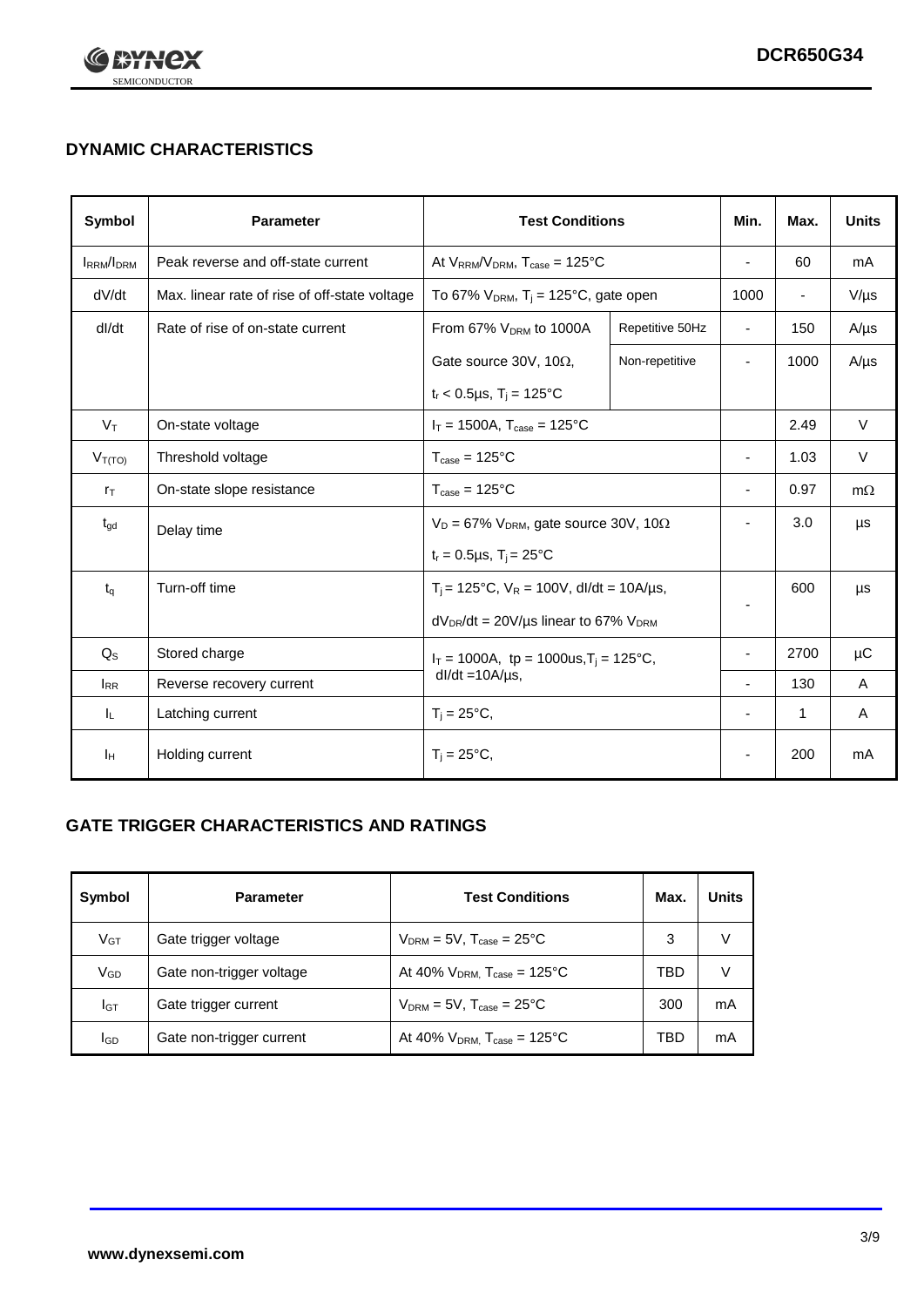

## **CURVES**



**Fig.2 Maximum &minimum on-state characteristics**



**Fig.3 Maximum (limit) transient thermal impedance – junction to case (°C/W)**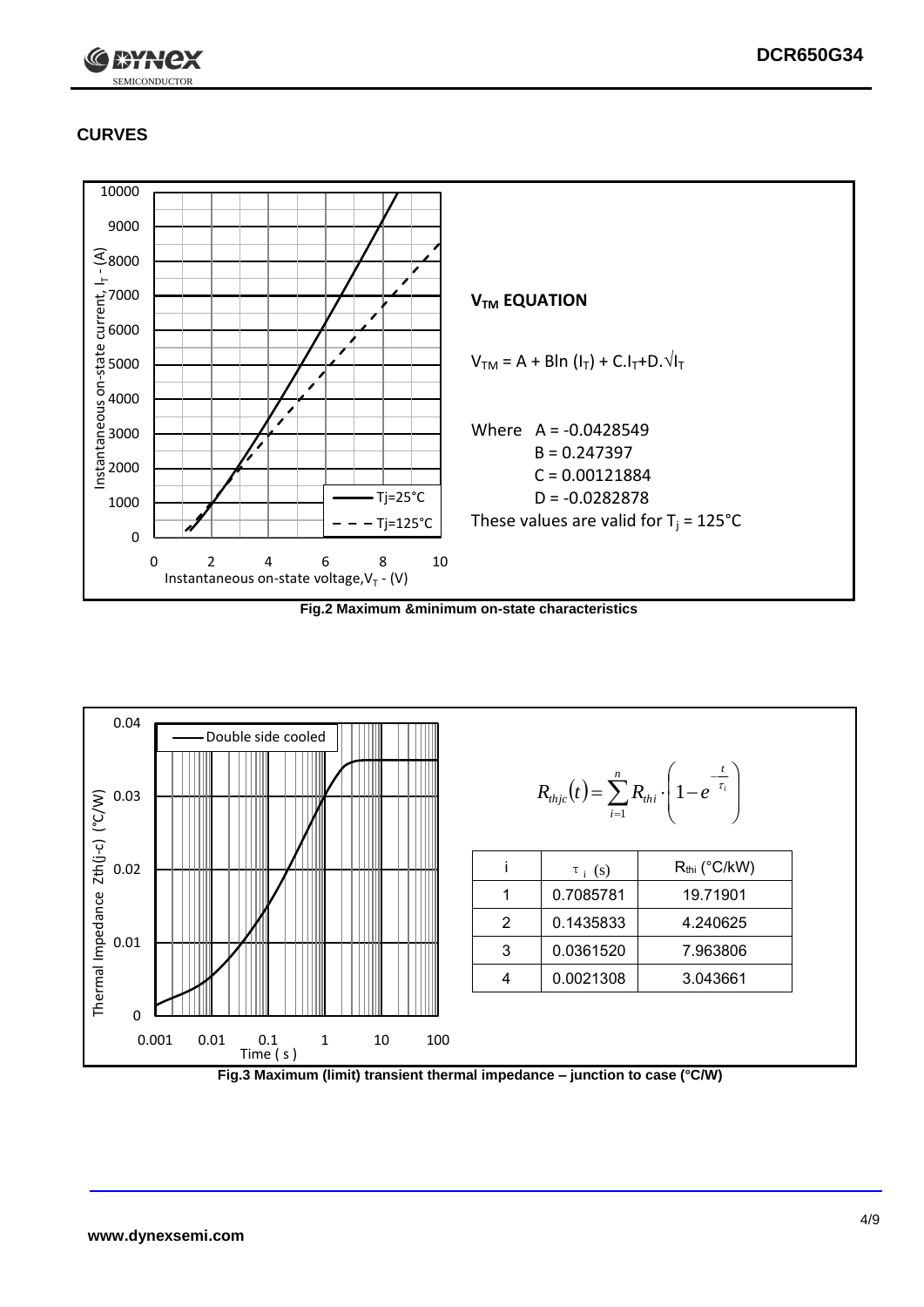



**double side cooled – rectangular wave**

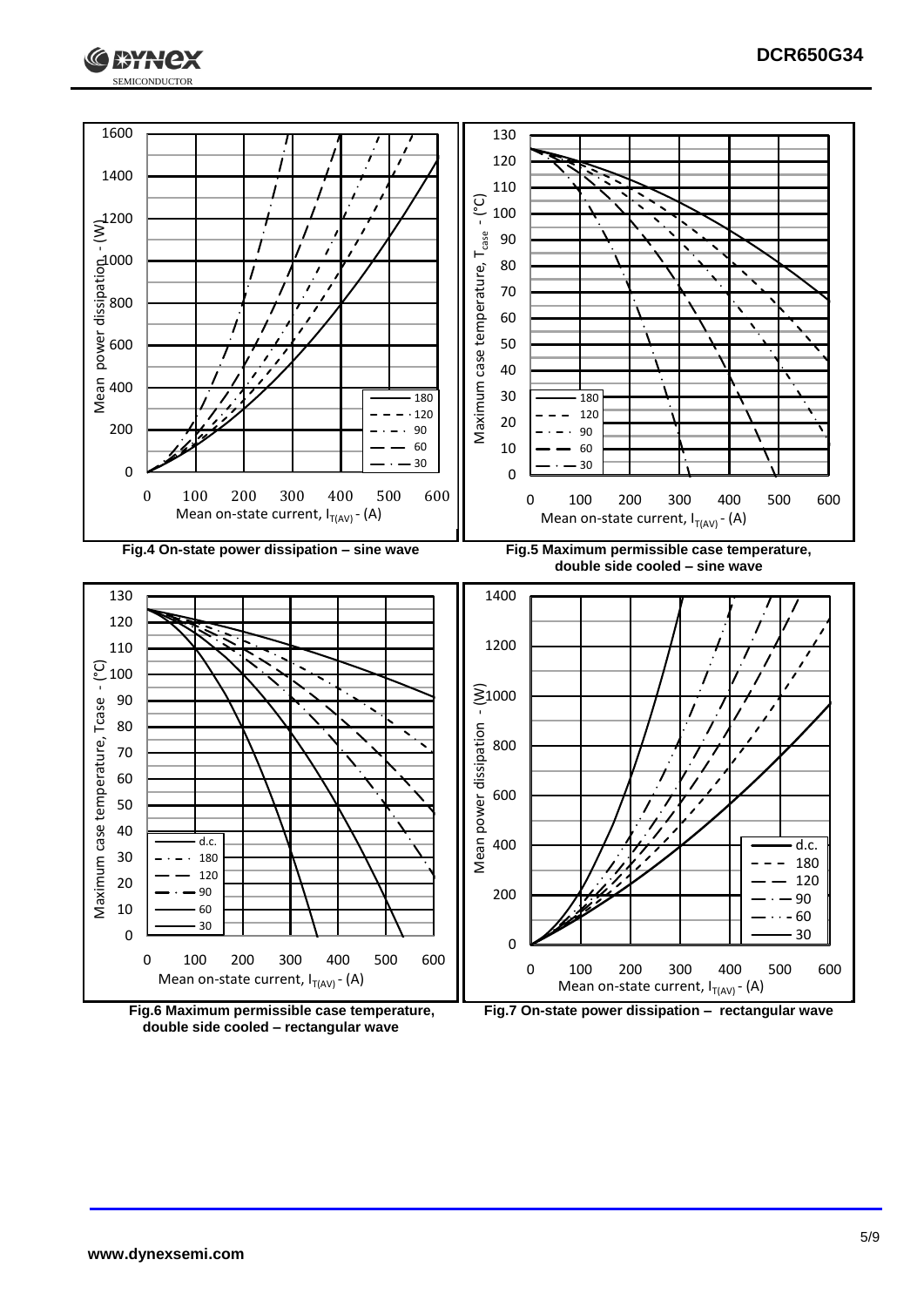

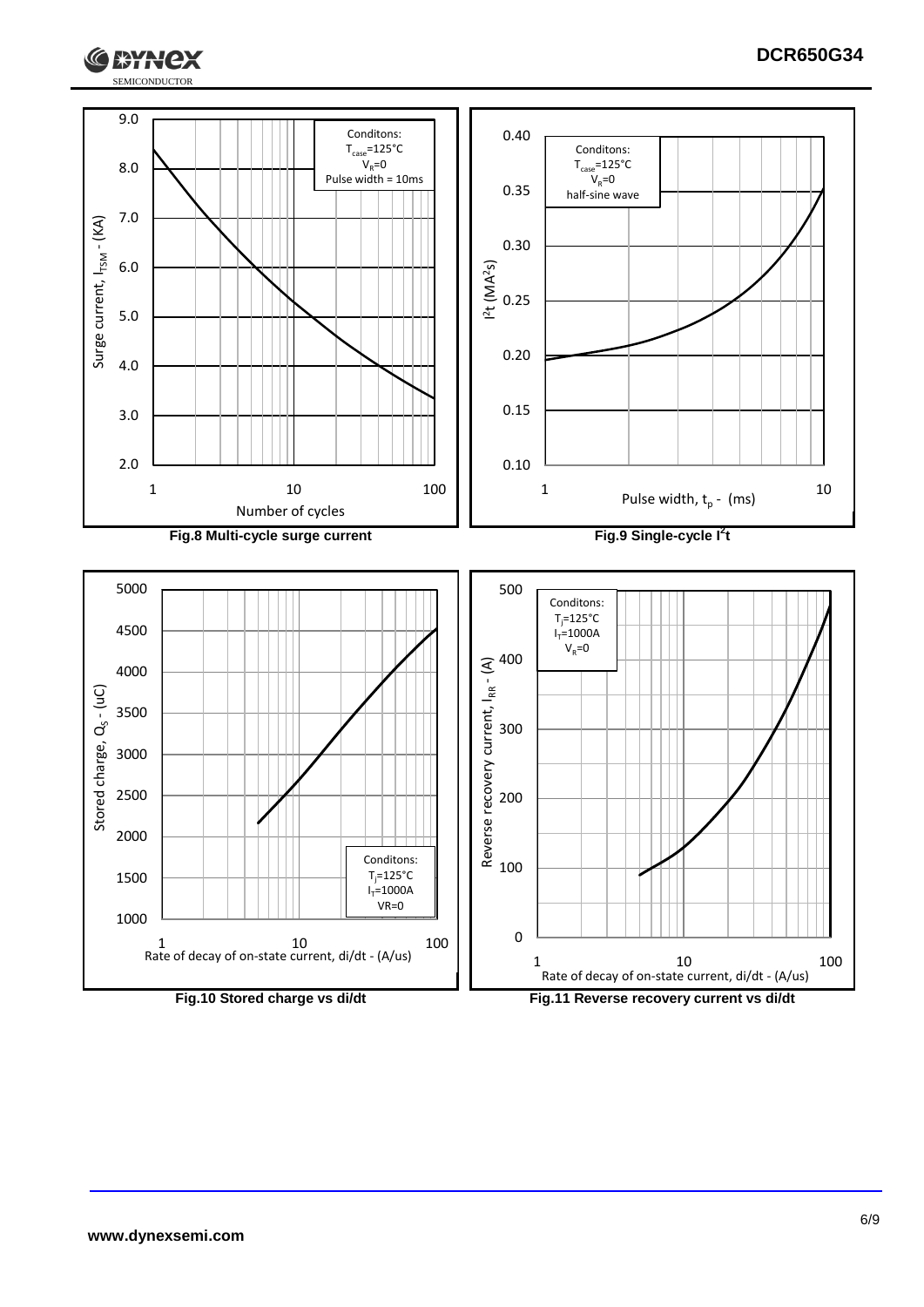

**Fig.12 Gate characteristics**



#### **Fig.13 Gate characteristics**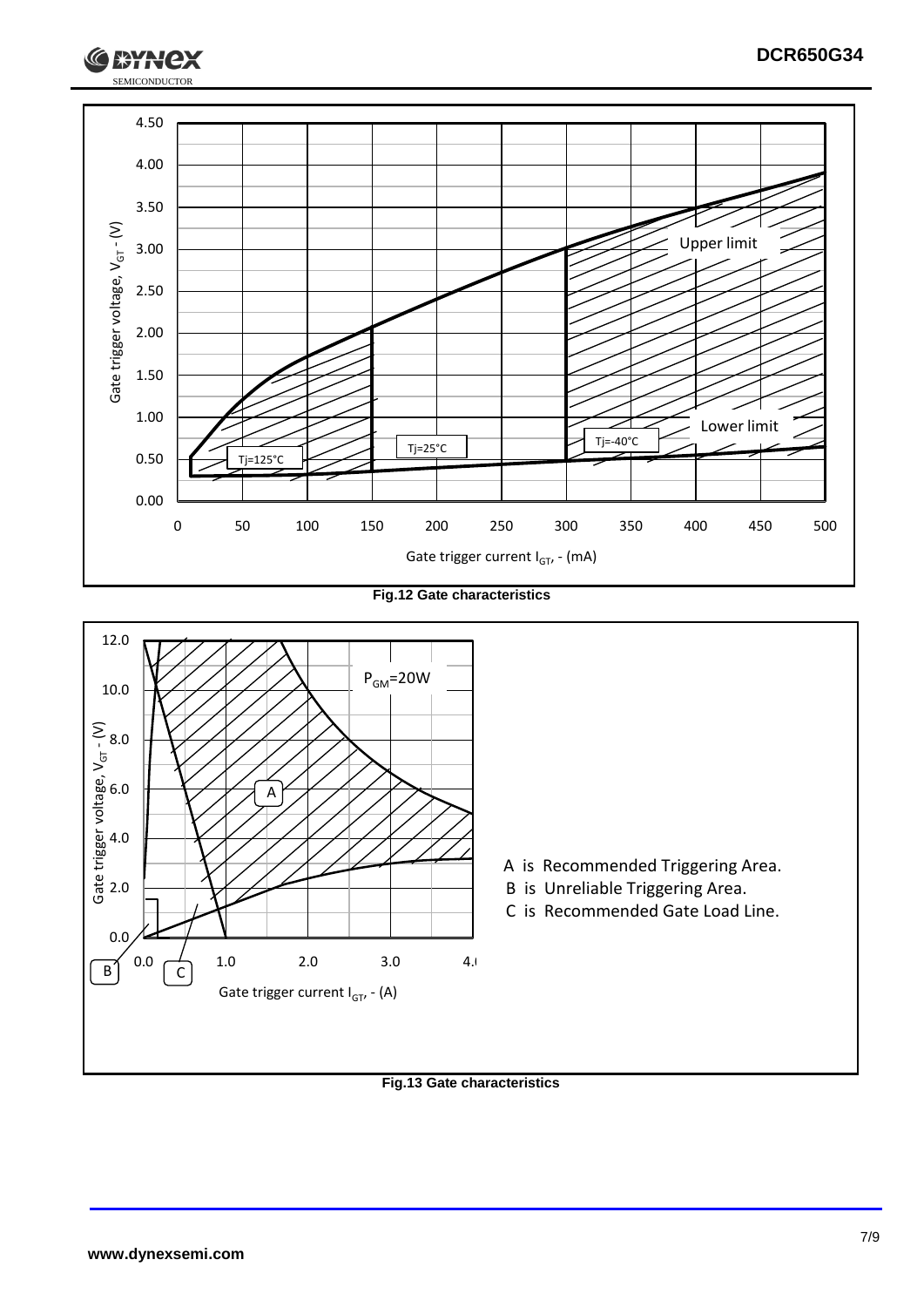

### **PACKAGE DETAILS**

For further package information, please contact Customer Services. All dimensions in mm, unless stated otherwise. DO NOT SCALE.



**Fig.14 Package outline**